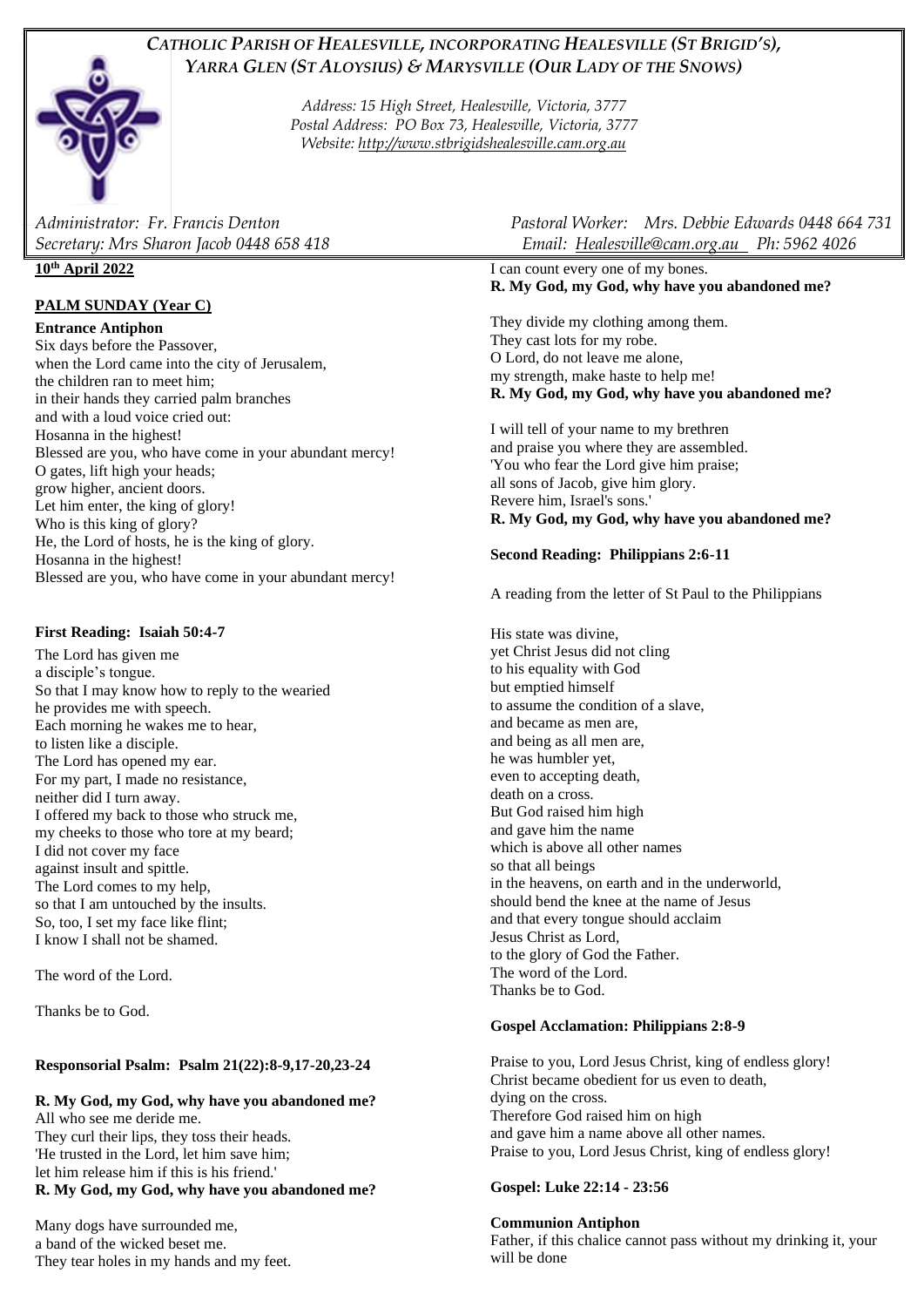#### **PARISH PRAYER LIST Recently Deceased:**

**Sick:** Babies Emmett, Noah Glen Christie, Tedi and Santi; Roman, Blake Smith, Trish Leahy, John Snell, Abby Sharp, Peter Munro, Megan, Bernie Jansen, Andrew Sharp, John, Glenn, Lyn Francis, Dorothy Barber, Fiona, Annie Preuss, Michelle Ryan, Damian, John, Alison, Heather, Julie Bates, Garry Dettman, Bradley Jordan, Jeanette Henkel, Richard Galbraith, Debbie Huby, Geoff Lucas, Sandra Donkin, Glen, Fred Coullas, Evie Gleeson, Indy Dawes, Rade Krstic, Megan Williams, Michael Wood, Michael, Margo & Stephen Youngberry, Marie Hammond, John Mulholland, Rhiannon Days, Val Savitt, Ron Garland, Jaz Nueber, James Cooney, Robert, Mary & Gerard Bariola, Tilly Van der Zee, Lydia, Joyce Slattery, Annie, Bob Ireland, Val & Michael Christie, Ted & Peter Bowling, Natasha, Mia, James, Mitchell Wilson, Veronica Ireland, Lauren, Brooke, Anthony, Laura Baosde Pinto, Michelle, Judy, Annette Fromholtz, John Wray, Lynn Doensen , Elsa Gianforte, Fiona M, Louise Janse,

### **FOR THOSE WHOSE ANNIVERSARIES ARE IN APRIL**

Tanya Grizic (03.04.06), Emil Weklak (11.04.11), Paul Nielsen (07.04.08),

Shane O'Meara (14.04.69), Fr Tim Tolan (15.04.08), Frank Wilson (16.04.06),

Beryl Perrin (19.04.06), Brendan Hammond (23.04.12), Fr Robert Coughlin (24.04)

Edgar Snell (26.04.93), Violet Brooks (26.04.08), Alan Thompson (26.04.00), Jean Malcolm (26.04.17), Janine McIntyre (28.04.07), Reg Fraser (Good Friday 1997), Susan Sosic, Marshall McLinden, Teresa Toscano, Rosa Toscano, Richie Youngberry (20/4/18), Bob Wadsley, Bill Skate , Catherine Backshall

## **Gardening around the church and presbytery**

If you can help out in any way in keeping our gardens looking neat, please contact the office. Our gardening team needs assistance with big jobs and little, from mowing and whipper snipping to weeding. This need not be a big time commitment, we simply need generous parishioners to be available when they can to join a pool of willing hands to help maintain our large grounds. Thanks!

**Thanksgiving St Brigid's Healesville, 27th March 2022**  Thanksgiving: \$ 400.00 Presbytery: \$123.25

**Yarra Glen 20th March**  Thanksgiving: \$111.25 Presbytery: \$44.20

**Marysville 17th March**  Thanksgiving: \$109.00

There will be no 9.15am Mass on Thursday  $14<sup>th</sup>$  April

Latest Guidelines from the Melbourne Catholic Archdiocese of Melbourne can be found here: <https://melbournecatholic.org/covid-19-guidelines>



**Stations of the Cross** Good Friday 10.00am at St Aloysius - Yarra Glen

#### **Easter Mass Times**

**14th April- 7:00 pm**. **NOTE CHANGE OF TIME** Holy Thursday, Mass of the Lord's Supper followed by Altar of Repose, Individual Prayer and Adoration

**15th April,** Good Friday. **3:00 pm** Passion of the Lord

**16th April**, Holy Saturday. **NOTE CHANGE OF TIME 7.00pm** Easter Vigil Mass

**17th April** Easter Sunday Mass **10:30 am** St. Patrick's, Lilydale **8:30 am** St. Brigid's, Healesville

## **Debbie says 'goodbye'**

With a mixture of sadness and some excitement, I will be finishing up as Pastoral Worker at St Pat's and at St Brigid's at the end of April. After 13 years of service, I feel that the time has come for me to begin a new phase in my working life, and will be returning to the funeral industry, where I started my pastoral work. I have absolutely loved my vocation in both Parishes and treasure the friendships and experiences with which I have been blessed over so many years. I won't be going far! I look forward to seeing you 'around'! I move forward, but my prayers remain with each of you, and with the Parishes I am passionate about, forever.

We will have a "farewell" cuppa with Debbie on Sunday 2<sup>nd</sup> May after mass. All welcome to come along and have a chat and say goodbye.



Palm Sunday commemorates the arrival of the Messiah into Jerusalem. The sense of Messianic expectation had been building over the course of the three years of Jesus' public ministry. There was a lot to get excited about. The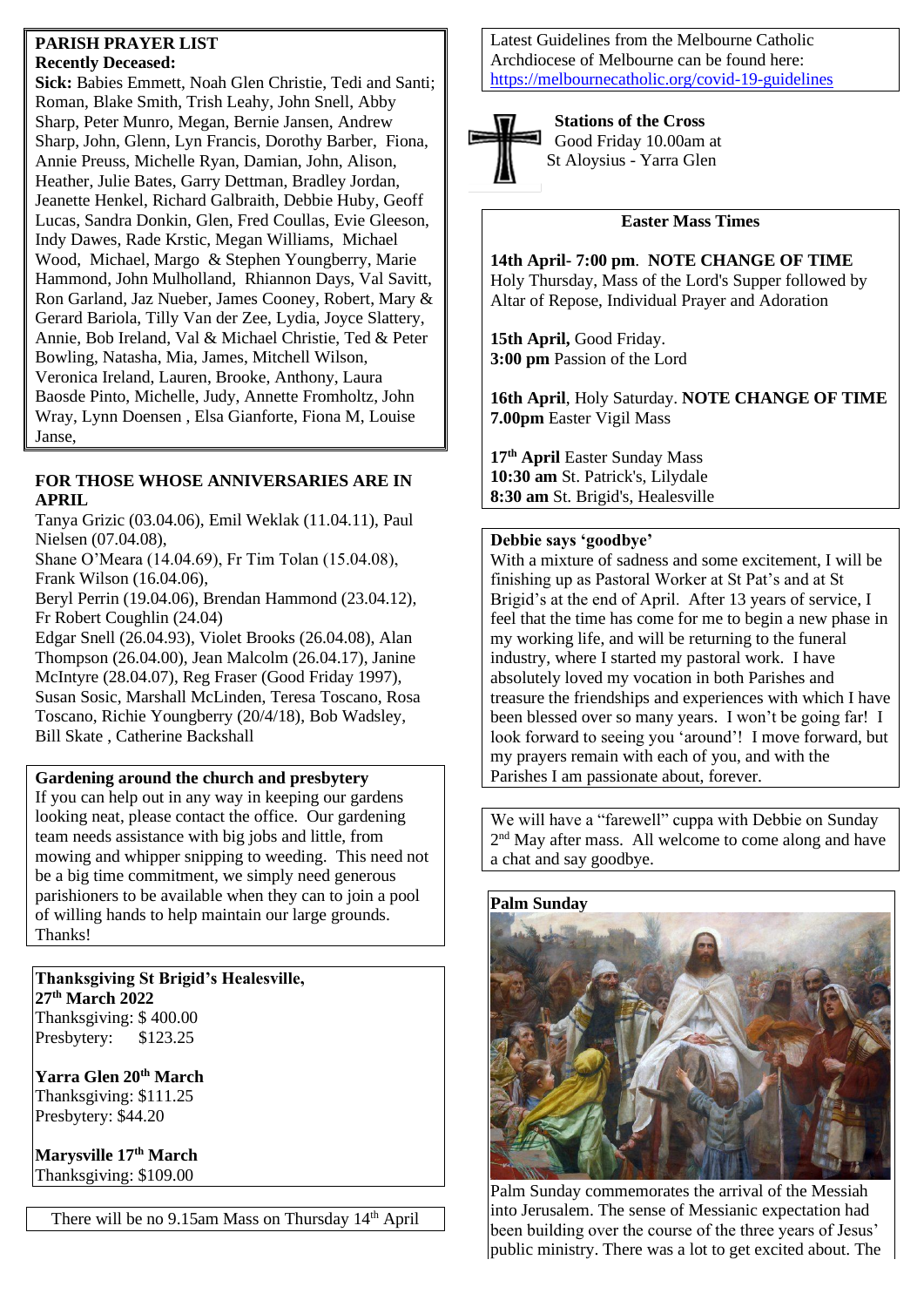crowds that thronged to hear him speak marvelled at the words he spoke: simple yet profound, provocative yet with the capacity to move them to the core. The words he spoke to them would never be forgotten. The people that Jesus encountered were compelled to re-evaluate their lives; many were completely transformed. Moreover, Jesus' reputation as a wonder-worker had spread far and wide. He had performed scores of miraculous healings, exorcisms of evil spirits; he had the power to calm storms and walk on water. There were even reports of him multiplying bread and turning water to wine. This Messiah was exceeding all expectations!

With all this hype the Jews (who had already begun flocking to Jerusalem in readiness for the Passover) caught wind that Jesus was about to enter Jerusalem. This was it. This was the moment that every Jew had been waiting for: the Messianic King's glorious entry into Jerusalem to finally defeat the Romans and restore the long-lost glory of Israel as a mighty nation, greater even than King David or Solomon. For this reason, the crowds throng to the streets at Jesus' approach ready of offer him a rapturous welcome. They lay their cloaks on the ground and cut the palm branches to wave as makeshift banners. "Hosanna to the Son of David, the long-await heir to his throne. Hosanna to the one who will redeem Israel and restore her honour, vanquishing the Roman occupiers and establishing a Kingdom that will never end! Hosanna in the highest!"

They watch closely expecting to see an army of fearsome warriors follow in his wake, like in the stories vividly recounted around the hearths of every Jewish home, or read from the Torah in the synagogues. With his mighty powers Jesus would surpass the glory of Joshua, David, Gideon, Samson, or Judas Maccabeus. Strangely, only twelve un-armed men follow in Jesus' wake, none of whom look particularly fearsome. Perhaps the army will come tomorrow, or maybe in the dead of night? Even so they watch to see if Jesus will challenge the Roman Governor, Pontius Pilate. Perhaps he will go to the palace and overthrow the puppet-King Herod Antipas? Maybe Jesus will go straight to the Praetorium and rout the Roman army in its stronghold? The crowds follow Jesus and he goes instead to the Temple. They watch with growing expectation. What will he do next?

Then Jesus does something truly shocking.

Jesus makes a whip out of his cord and starts driving the sellers and their animals out of the temple. He over-turns the money-changers tables, sending the coins flying, together with their owners who scramble covetously to gather them up. Sheep and cattle disperse, with pigeons escaping from their overturned baskets in all directions. It is a scene of total pandemonium. The Jews are aghast. This is not what a Messiah is supposed to do. He was supposed to cleanse Jerusalem of its Roman occupiers and drive *them* out. Instead he 'dishonours' the Temple of their ancestors, scattering the animals required by the Law of Moses to offer sacrifice. The shattering of the crowd's expectations is galling and scepticism sets in. 'Miracles?

What a lot of hogwash!' they must have sneered. This simply *cannot* be the Messiah.

There is only one thing to be done. Jesus must be put to death. And so it is that the very same crowds that on Palm Sunday welcomed Jesus with such adulation, within five days are chanting in unison: "Crucify him! Crucify Him."

The folly of the Jews was their preoccupation with worldly concerns: they pined for an earthly kingdom, not a heavenly one. And yet is not their folly and blindness also, all too often, our own? We become caught up with 'getting ahead', and growing in power, wealth and influence. We measure 'success' and 'failure' by worldly standards. Jesus came to save *us.* His priority is the salvation of our souls. Jesus tells Pilates quite plainly "My kingdom is not of this world." Nor is own kingdom of this world. Every effort to attain to lasting security, ease and comfort in this world is in vain. Jesus willingly accepts his death in all its horror in the hope of curing us of our worldly ambitions and vanity. His death looked for all the world like a colossal failure but in reality it was a perfect success. *Consummatum est.* Jesus Christ accomplished his Father's will and fulfilled his earthly mission to atone for the sins of the world.

Yes, let us acclaim Jesus Christ, but let's be sure it's the real Jesus Christ, and not some projection of our own disordered, worldly desires. Hosanna to the Son of David, who has opened the gates to heaven to all who believe in Him.

Yours in Christ Fr Francis Denton

### **From Debbie's Desk**

Our Lenten preparation continues to carry us quietly but irresistibly to the mind-bending reality of the cross. This weekend we celebrate Passion Sunday, the first 'celebration' of Holy Week, when we hear the sad details of Jesus' final hours of life. We hold palms in our hands, acclaiming Jesus as Lord, yet how often do we throw the palms down when he needed them most. Under arrest, unjustly tried and sentenced to death, cruelly beaten and nailed to a wooden cross to die, Jesus' story is pitiful. Jesus had a choice, as God he could have chosen to allow his glory to be seen. The men who thought they had power over him could not have been more wrong. Jesus is fully human, as we are fully human, he is subject to the frailties of human existence as we all are. Yet he is also fully divine, God himself. He lived his humanity as we do, so that we can know that there is nothing we can experience in our birth, life and death that he has not experienced before us. He knows us, and he loves us as we are. He encourages us and leads us to be who we can be. He is there to show us how much our heavenly Father loves us. He reveals our unseen God to us in a way that the prophets of the Old Testament were never able to achieve. Jesus chose to bow to human power in solidarity with us, who do not usually have a choice. As I said, mind bending stuff! Jesus' sad death continues to echo through human history, and is being lived out today, very graphically. We just need to turn on the radio or watch